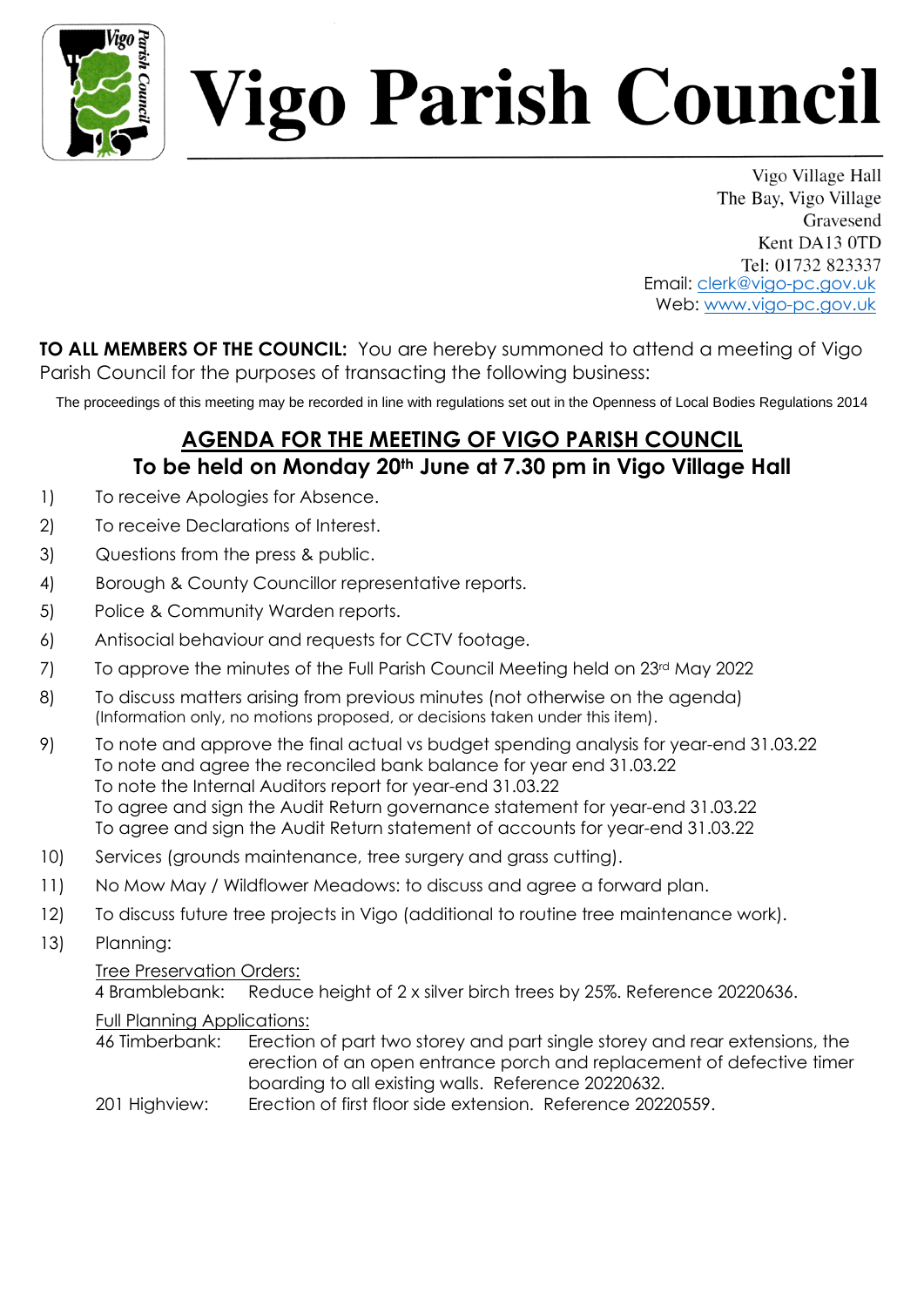#### Covenant Applications:

201 Highview: Erection of first floor side extension. 28 Highview: Replacement of flat felt roof with rubber. 43 Admers Wood: Replacement fence. 277 Highview: Installation of fence to the front / side.

Any other planning matters to include:

To note appeal lodged against planning refusal at 6 The Bay (Booty's) Fowlers Stone Wood update Enforcement Issues

- 14) Adverse possession.
- 15) Covenant breaches & enforcement of restrictive covenants & properties in disrepair.
- 16) To discuss any requests from and matters regarding residents.
- 17) Brick planters in Vigo.
- 18) To discuss any Kent Highways and / or Gravesham issues.
- 19) Electric Vehicle Charging Points in Vigo.
- 20) The Bay.
- 21) Drainage in Vigo.
- 22) Street Lighting
- 23) To receive an update and discuss any play area issues (play park & ballpark)
- 24) Runway Training Training Bus.
- 25) Play Place Family Fun Days.
- 26) Finance:

To note any payments made, payments due & income received (details to follow). Any other finance issues / Responsible Financial Officers report.

- 27) Queens Jubilee 2022.
- 28) To receive the Chairs announcements.
- 29) To receive the Clerks report and note correspondence received.
- 30) Elections 2023. To note estimated costs.
- 31) CCTV
- 32) Social media / website / IT issues.
- 33) Training.
- 34) Pop Up Café.
- 35) Reports from Working Parties.
- 36) Proposal from Cllr White to discuss the bund on Parish Land, which leads from Vigo towards Harvel Road.
- 37) Reports from other organisations: (Village Hall; Joint Transportation Board; Trosley Liaison Group; KALC Gravesham group).
- 38) Any other urgent business (at the Chair's discretion) (Information only, no motions may be proposed, or decisions taken under this item).